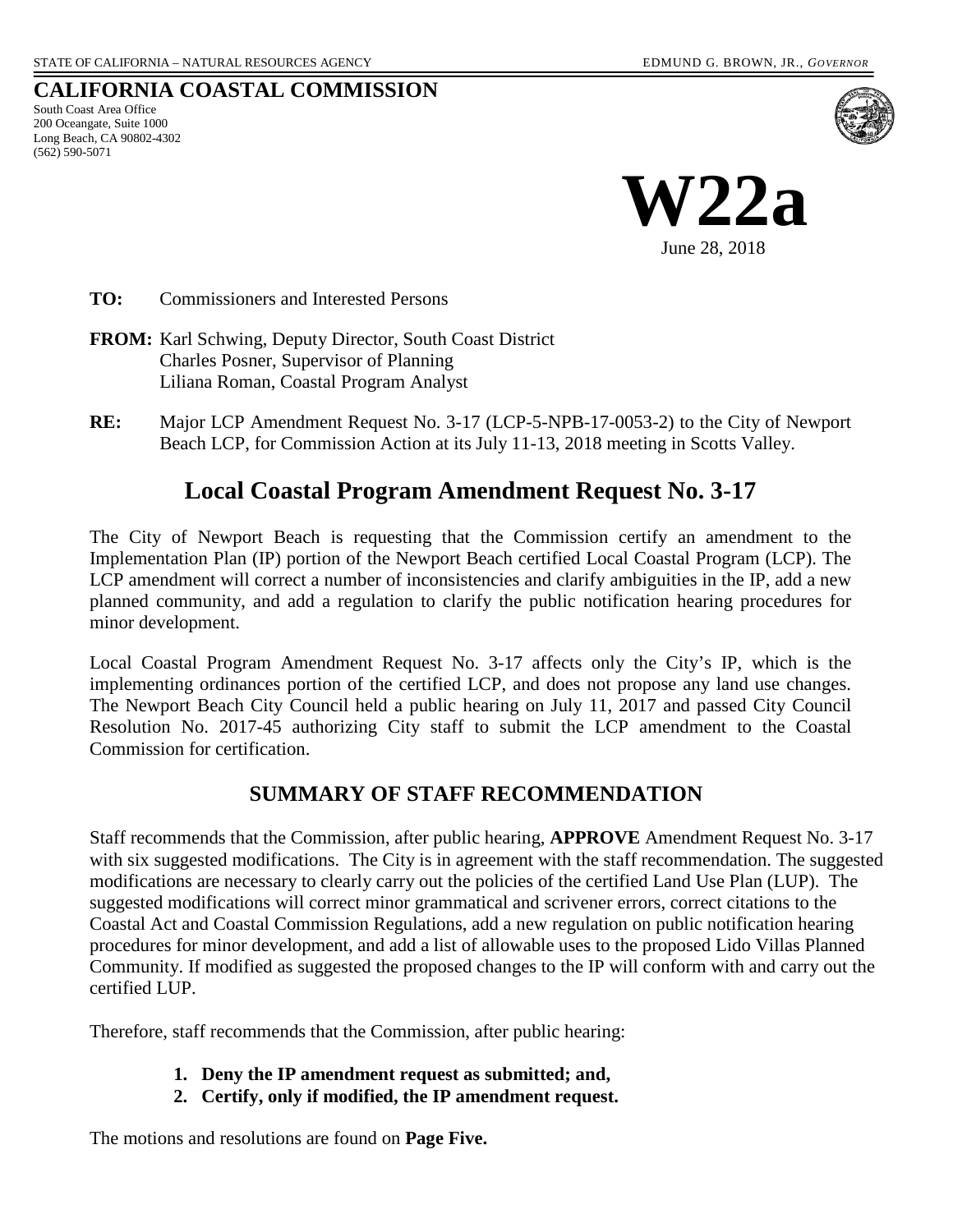# **LOCAL REVIEW AND DEADLINE FOR COMMISSION ACTION**

The City of Newport Beach Planning Commission held a public hearing for the IP amendment on May 4, 2017. The City Council held a public hearing on July 11, 2017. On September 25, 2017, the City submitted the amendment request for Coastal Commission certification with City Council Resolution No. 2017-45. On November 9, 2017, the Commission authorized a one-year extension of the sixty-day time limit for action an IP amendment request. As such, the last date for Commission action on this item is November 25, 2018.

# **FOR ADDITIONAL INFORMATION**

The file is available for review at the South Coast District office located in the Molina Center, 200 Oceangate, Suite 1000, Long Beach, 90802. The staff report can be viewed on the Commission's website: http://www.coastal.ca.gov/mtgcurr.html. For additional information, contact Liliana Roman in the South Coast District office at (562) 590-5071.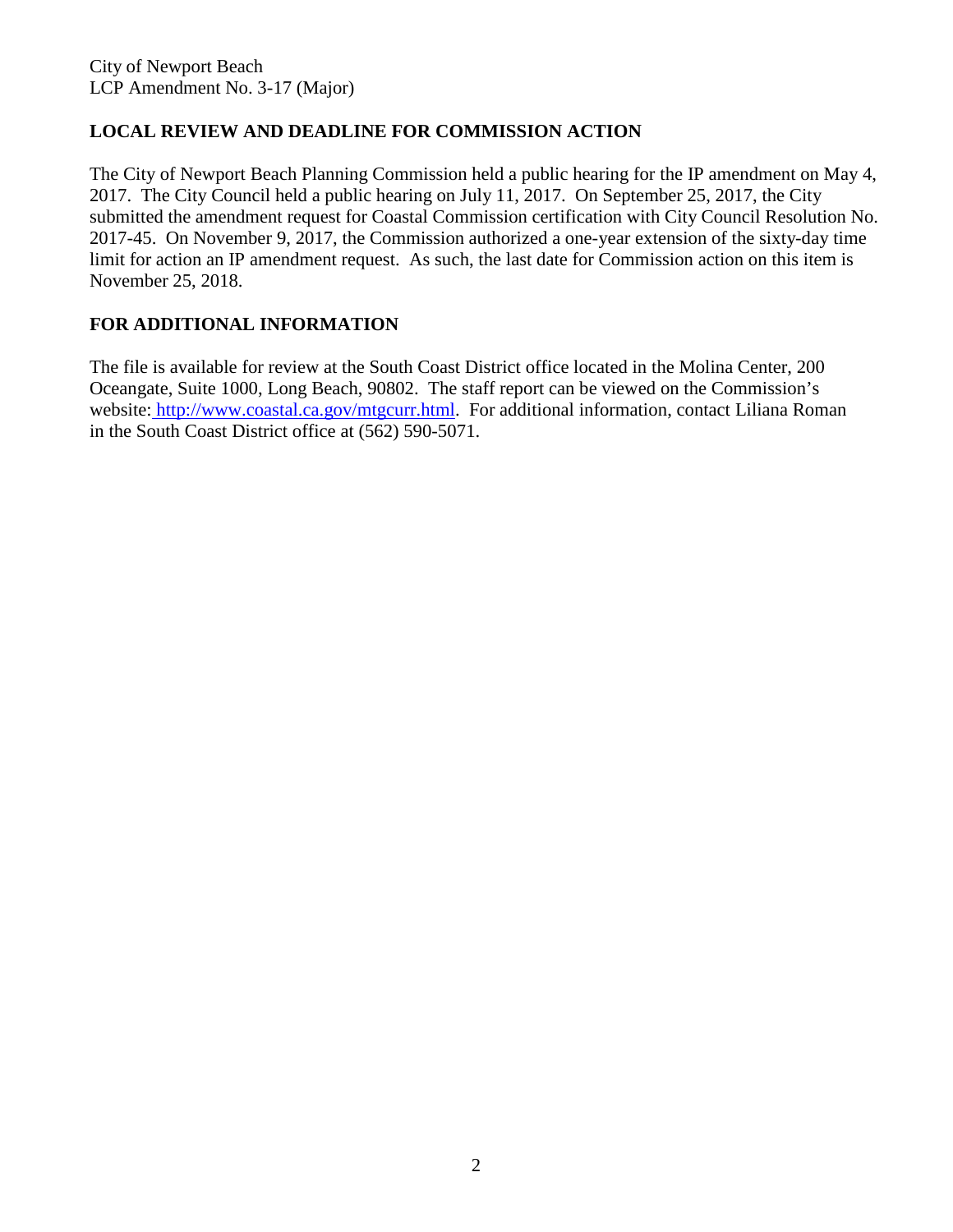# **TABLE OF CONTENTS**

| <b>B.</b>      |                                                           |  |
|----------------|-----------------------------------------------------------|--|
| $\mathbf{C}$ . |                                                           |  |
|                |                                                           |  |
| $\mathbf{A}$ . |                                                           |  |
| <b>B.</b>      |                                                           |  |
|                |                                                           |  |
|                |                                                           |  |
| $\mathbf{A}$ . |                                                           |  |
| <b>B.</b>      |                                                           |  |
|                | CERTIFY THE IP AMENDMENT WITH SUGGESTED MODIFICATIONS  14 |  |
| D.             |                                                           |  |

# **EXHIBITS**

[Exhibit 1: City Council Resolution No. 2017-45](https://documents.coastal.ca.gov/reports/2018/7/W22a/W22a-7-2018-exhibits.pdf) [Exhibit 2: Public Correspondence](https://documents.coastal.ca.gov/reports/2018/7/W22a/W22a-7-2018-exhibits.pdf) [Exhibit 3: City of Newport Beach response to public correspondence](https://documents.coastal.ca.gov/reports/2018/7/W22a/W22a-7-2018-exhibits.pdf)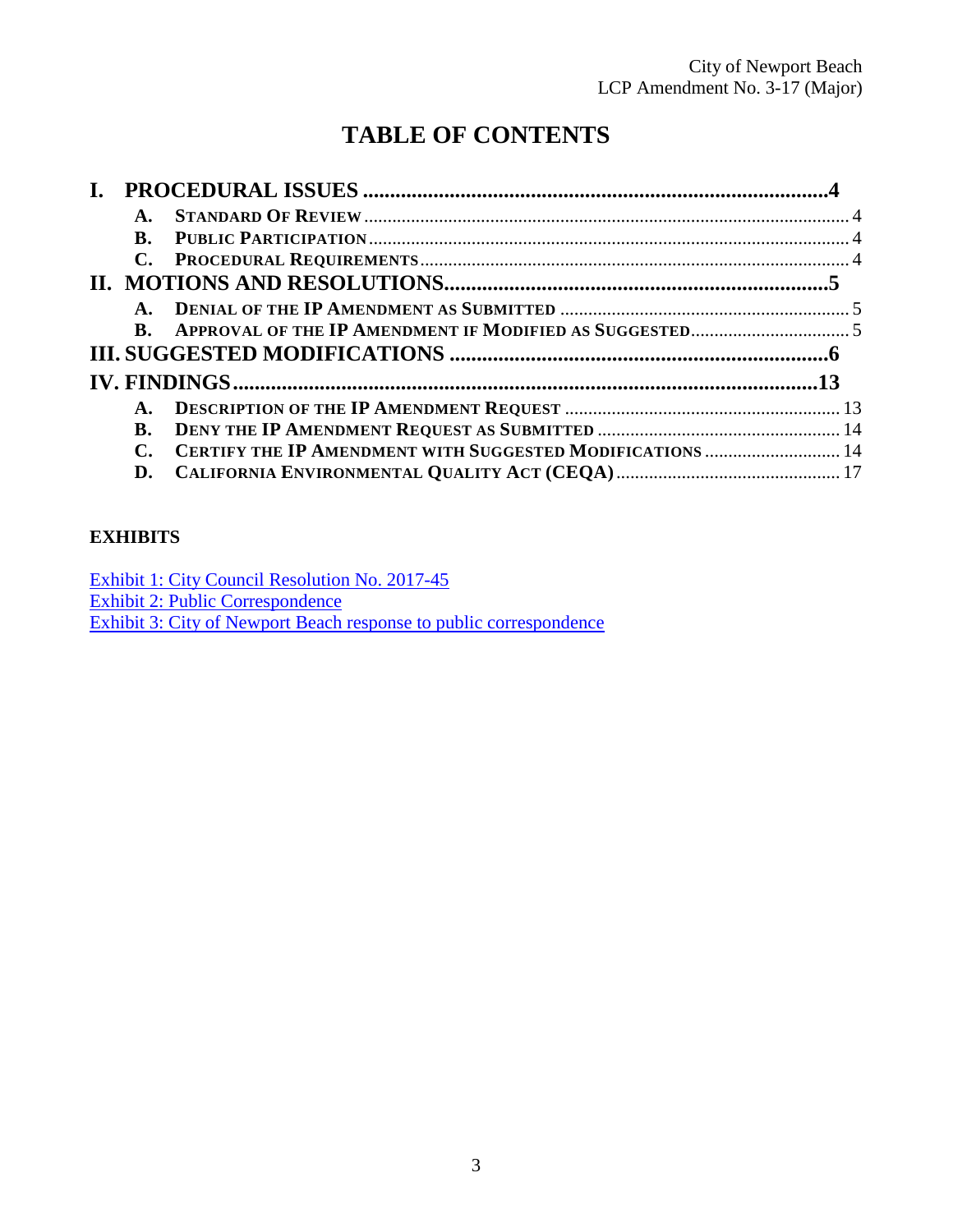# <span id="page-3-0"></span>**I. PROCEDURAL ISSUES**

# <span id="page-3-1"></span>**A. STANDARD OF REVIEW**

The standard of review for the proposed amendment to the Implementing Ordinances (IP) of the City of Newport Beach certified LCP, pursuant to Sections 30513 and 30514 of the Coastal Act, is whether the IP amendment conforms with, and is adequate to carry out the provisions of the Land Use Plan (LUP) portion of the City of Newport Beach's certified LCP.

# <span id="page-3-2"></span>**B. PUBLIC PARTICIPATION**

Section 30503 of the Coastal Act requires public input in LCP development. It states: "During the preparation, approval, certification, and amendment of any LCP, the public, as well as all affected governmental agencies, including special districts, shall be provided maximum opportunities to participate. Prior to submission of an LCP for approval, local governments shall hold a public hearing or hearings on that portion of the program, which has not been subjected to public hearings within four years of such submission."

Section 30503 of the Coastal Act requires local governments to provide the public with the maximum amount of opportunities to participate in the development of the LCP amendment prior to submittal to the Commission for review. The City has held Planning Commission and City Council meetings with regard to each of the Zoning Text Amendments and the Zoning Map Amendment, which comprise the subject amendment request. All of those local hearings were duly noticed to the public. Notice of the subject amendment has been distributed to all known interested parties.

# <span id="page-3-3"></span>**C. PROCEDURAL REQUIREMENTS**

Pursuant to Section 13551(b) of Title 14 of the California Code of Regulations, the City resolution for submittal may specify that an LCP Amendment will either require formal local government adoption after the Commission approval, or that it is an amendment that will take effect automatically upon the Commission's approval pursuant to Public Resources Code Sections 30512, 30513, and 30519. In this case, if the Commission certifies the LCP amendment as submitted, no further City Council action will be necessary. The City's submittal resolution indicates that the ordinance will only become final after certification by the Commission, but no formal action is required. Should the Commission deny the LCP amendment, as submitted, without suggested modifications, no further action is required by either the Commission or the City, and the LCP amendment is not effective. Should the Commission deny the LCP amendment, as submitted, but then approve it with suggested modifications, then the City Council may consider accepting the suggested modifications and submitting them by resolution to the Executive Director for a determination that the City's acceptance is consistent with the Commission's action. The modified LCP amendment will become final at a subsequent Commission meeting if the Commission concurs with the Executive Director's Determination that the City's action in accepting the suggested modifications approved by the Commission for LCP Amendment 3-17 is legally adequate. If the City does not accept the suggested modifications within six months of the Commission's action, then the LCP amendment remains uncertified and not effective within the coastal zone.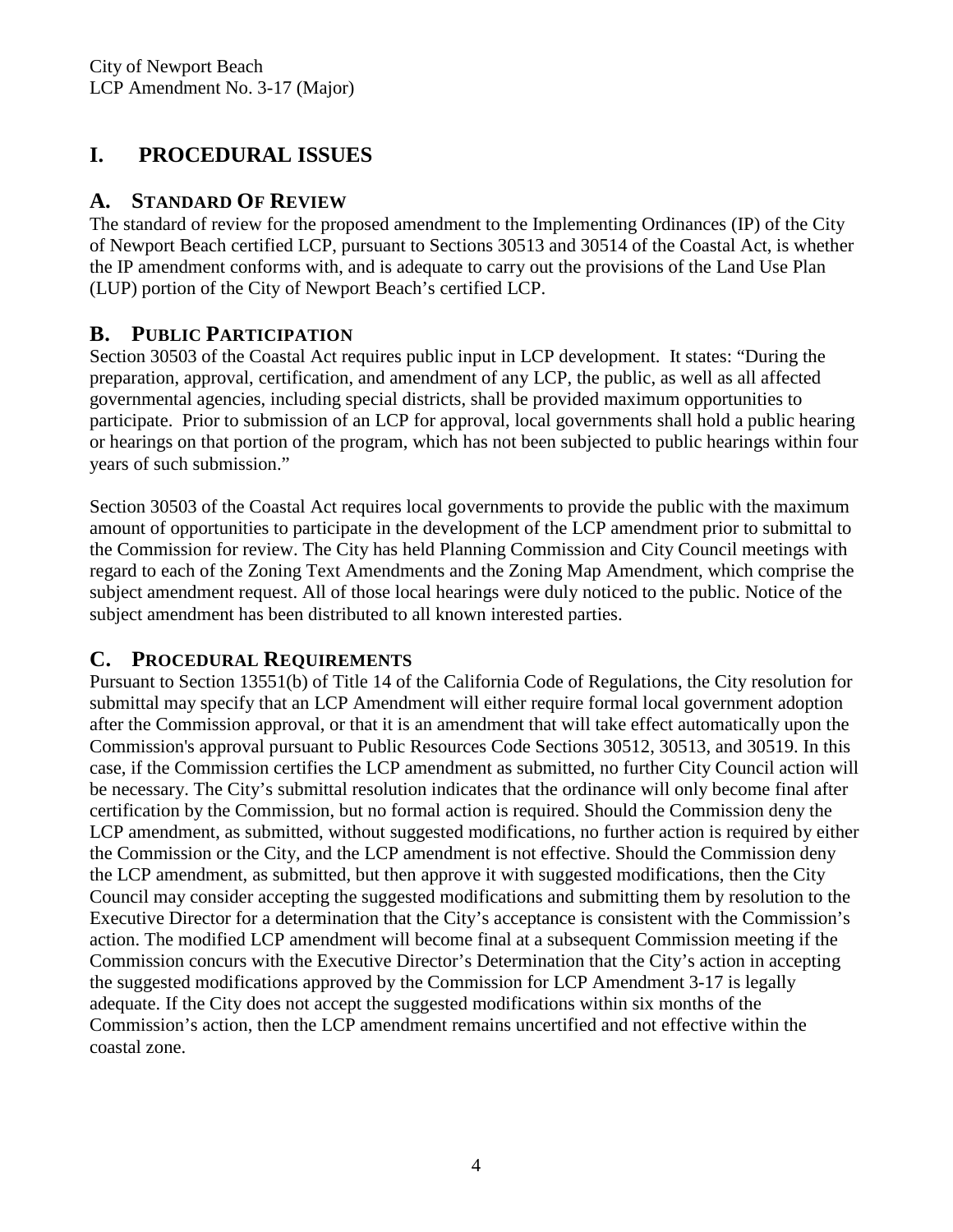# <span id="page-4-0"></span>**II. MOTIONS AND RESOLUTIONS**

# <span id="page-4-1"></span>**A. DENIAL OF THE IP AMENDMENT AS SUBMITTED**

### **Motion I:**

*I move that the Commission reject the Implementation Plan Amendment No.3-17 as submitted by the City of Newport Beach.* 

Staff recommends a **YES** vote. Passage of this motion will result in rejection of the Implementation Plan Amendment and adoption of the following resolution and findings. The motion passes only by an affirmative vote of the majority of the appointed Commissioners present.

#### **Resolution I:**

*The Commission hereby denies certification of the Amendment to the Implementation Plan for the City of Newport Beach certified LCP as submitted by the City of Newport Beach and adopts the findings set forth below on grounds that the Amendment to the Implementation Plan as submitted does not conform with and is not adequate to carry out the provisions of the certified*  Land Use Plan. Certification of the Amendment to the Implementation Program would not meet *the requirements of the California Environmental Quality Act as there are feasible alternatives and mitigation measures that would substantially lessen the significant adverse impacts on the environment that will result from certification of the Amendment to the Implementation Program as submitted.* 

# <span id="page-4-2"></span>**B. APPROVAL OF THE IP AMENDMENT IF MODIFIED AS SUGGESTED**

### **Motion II:**

*I move that the Commission certify the Implementation Plan Amendment No.3-17 to the City of Newport Beach certified LCP if it is modified as suggested in this staff report.*

Staff recommends a **YES** vote. Passage of this motion will result in the certification of the IP Amendment with suggested modifications and adoption of the following resolution and findings. The motion to certify with suggested modifications passes only upon an affirmative vote of the majority of the appointed Commissioners present.

### **Resolution II:**

*The Commission hereby certifies the Amendment to the Implementation Plan for the City of Newport Beach certified LCP if modified as suggested and adopts the findings set forth below on grounds that the Amendment to the Implementation Plan with the suggested modifications will be in conformance with and adequate to carry out the provisions of the certified Land Use Plan. Certification of the Amendment to the Implementation Program if modified as suggested complies with the California Environmental Quality Act, because either 1) feasible mitigation measures and/or alternatives have been incorporated to substantially lessen any significant adverse effects of the Implementation Plan on the environment, or 2) there are no further feasible alternatives and mitigation measures that would substantially lessen any significant adverse impacts on the environment.*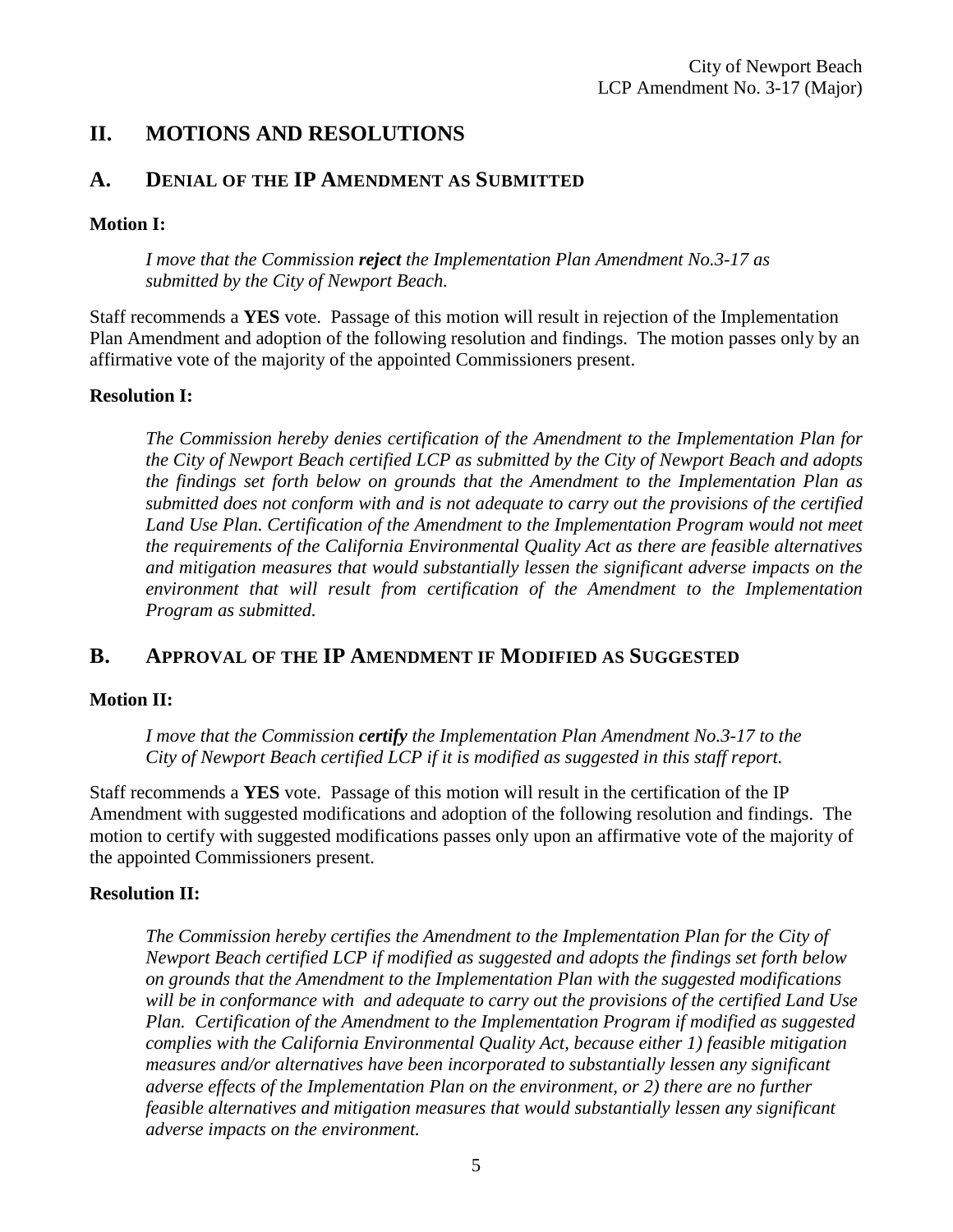# <span id="page-5-0"></span>**III. SUGGESTED MODIFICATIONS**

Certification of the IP amendment is subject to the following modifications. All of the City's proposed changes are shown below (See Description of Proposed IP Amendment on page 13 for Table describing proposed amendment change Nos. 1-9 listed below). The City's proposed IP amendment language changes are shown in single underline and single strikethrough. Text added by suggested modification is *bold, italicized and underlined*, and text suggested to be deleted is shown in double strikethrough.

### **A. City Proposed Amendment Change #1 - New IP Section 21.26.055(V) to create Planned Community PC-59 Lido Villas**

| V. | Lido Villas (PC-59)                                                            |
|----|--------------------------------------------------------------------------------|
|    | 1. Lot Size: $52,099$ square feet $(1.2 \text{ acres})$                        |
|    | 2. Density/Intensity Limit: twenty-three (23) dwelling units.                  |
|    | 3. Setbacks.                                                                   |
|    | a. Via Lido: 9 feet (first floor); 4 feet, 5 inches (second floor)             |
|    | b. Via Malaga: 7 feet, 3 inches (first floor); 6 feet, 6 inches (second floor) |
|    | c. Via Oporto: 6 feet (first floor); 3 feet (second floor)                     |
|    | d. North Interior Property Line: 5 feet                                        |
|    | 4. Height: Thirty-five (35) feet.                                              |

# **SUGGESTED MODIFICATION: Add New Table 21.26-10 Allowed Uses**

|                                                                                                                                | Lido Villas (PC-59)     |                                 |  |  |
|--------------------------------------------------------------------------------------------------------------------------------|-------------------------|---------------------------------|--|--|
| TABLE 21.26-10<br><b>ALLOWED USES</b>                                                                                          | <b>A</b> Allowed        |                                 |  |  |
|                                                                                                                                |                         | <b>Not Allowed *</b>            |  |  |
| <b>Land Use</b><br>See Part 7 of this Implementation Plan for<br>land use definitions.<br>See Chapter 21.12 for unlisted uses. | PC-59                   | <b>Specific Use Regulations</b> |  |  |
| <u>Residential Uses</u>                                                                                                        |                         |                                 |  |  |
| <b>Home Occupations</b>                                                                                                        | Α                       |                                 |  |  |
| <b>Multi-Unit Dwellings</b>                                                                                                    | Α                       |                                 |  |  |
| Visitor Accommodations, Residential                                                                                            |                         |                                 |  |  |
| <b>Short-Term Lodging</b>                                                                                                      | $\overline{\mathbf{A}}$ |                                 |  |  |
| <b>Other Uses</b>                                                                                                              |                         |                                 |  |  |
| Utilities, Minor                                                                                                               | Α                       |                                 |  |  |
| <b>Wireless Telecommunication Facilities</b>                                                                                   | А                       | Chapter 21.49                   |  |  |
| <b>Accessory Structures and Uses</b>                                                                                           | А                       |                                 |  |  |
| <b>Personal Property Sales</b>                                                                                                 | А                       |                                 |  |  |
| <b>Special Events</b>                                                                                                          | А                       |                                 |  |  |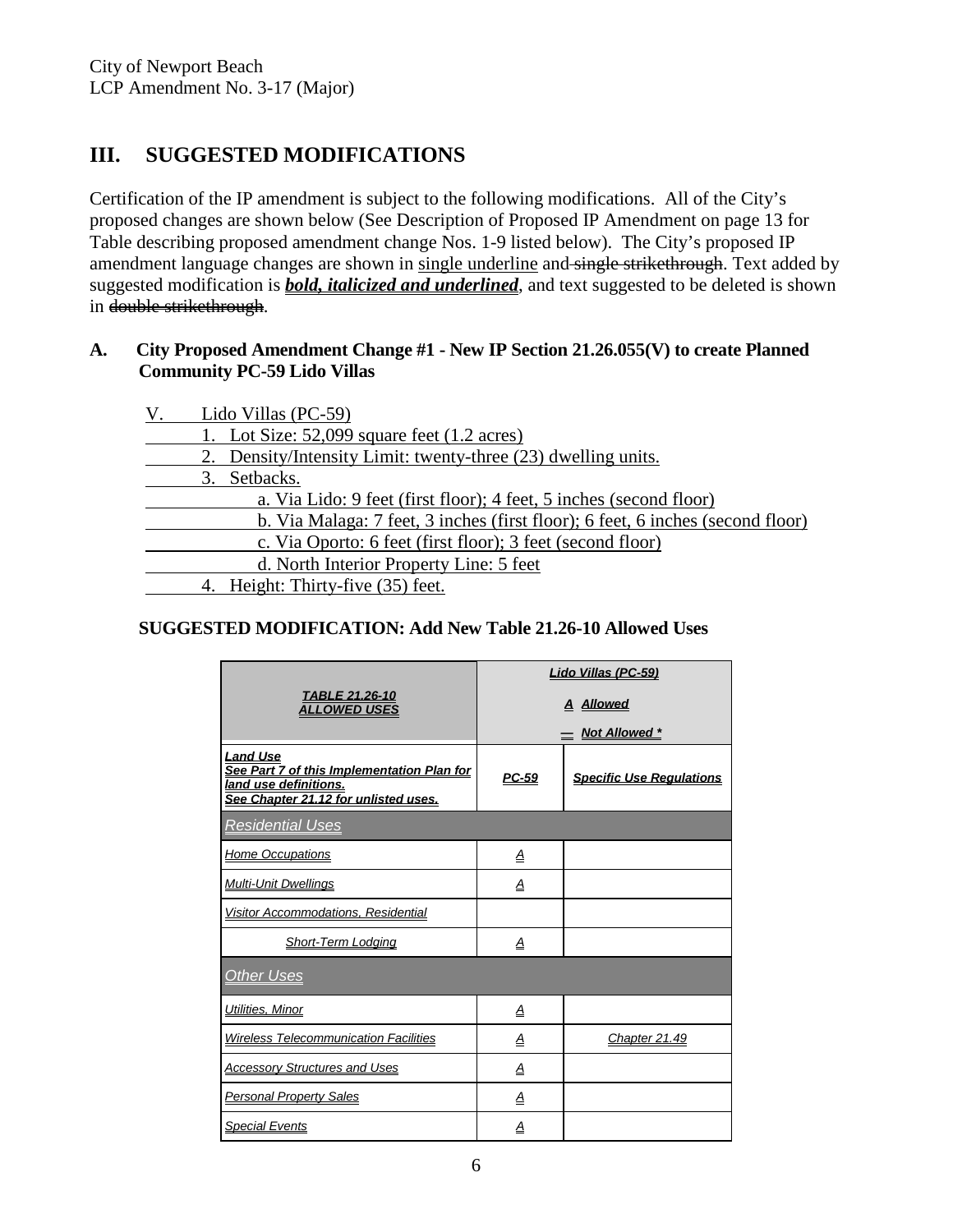|                                                                                                                                                                                                                                                |                  | Lido Villas (PC-59)             |  |  |  |
|------------------------------------------------------------------------------------------------------------------------------------------------------------------------------------------------------------------------------------------------|------------------|---------------------------------|--|--|--|
| TABLE 21.26-10<br>ALLOWED USES                                                                                                                                                                                                                 | <b>A</b> Allowed |                                 |  |  |  |
|                                                                                                                                                                                                                                                |                  | $=$ Not Allowed $*$             |  |  |  |
| Land Use<br>See Part 7 of this Implementation Plan for<br>land use definitions.<br>See Chapter 21.12 for unlisted uses.                                                                                                                        | <u>PC-59</u>     | <b>Specific Use Regulations</b> |  |  |  |
| <b>Temporary Uses</b>                                                                                                                                                                                                                          | <u>A</u>         |                                 |  |  |  |
| Uses Not Listed. Land uses that are not listed in the table<br>above, or are not shown in a particular coastal zoning district, are<br>not allowed, except as provided by Chapter 21.12 (Interpretation<br>of Implementation Plan Provisions). |                  |                                 |  |  |  |

### **B. City Proposed Amendment Change #2: Revise IP Section 21.30.075(B)(4)(b) – NO SUGGESTED MODIFICATION**

b. Landscaped areas shall be maintained in healthy and growing condition and shall receive regular pruning, fertilizing, mowing, and trimming. Lawn areas shall be exempt from the healthy and growing condition provision when the City Council has declared a Level Three water supply shortage and all lawn, landscape, and other vegetated areas shall be exempt from the healthy and growing condition requirement when the City Council has declared a Level Four water supply shortage.

#### C. **City Proposed Amendment Change #3: Revise IP Section 21.50.020, Table 21.50-1**

#### **SUGGESTED MODIFICATION: Clarification to Table 21.50-1 Footnote #9**

|                                                | <b>Applicable Code</b><br><b>Chapter/Section</b> | <b>Role of Review Authority (1)</b> |                         |                                              |            |                        |                              |
|------------------------------------------------|--------------------------------------------------|-------------------------------------|-------------------------|----------------------------------------------|------------|------------------------|------------------------------|
| <b>Type of Action</b>                          |                                                  | <b>Director</b>                     | Zoning<br>Administrator | Harbor<br><b>Resources</b><br><b>Manager</b> | Commission | <b>Council</b><br>(2)  | Coastal<br><b>Commission</b> |
| Administrative and Legislative                 |                                                  |                                     |                         |                                              |            |                        |                              |
| Interpretations                                | Section 21.12.020                                | Determination<br>(3)                |                         |                                              | Appeal     | Appeal                 | Appeal (8)                   |
| <b>LCP Amendments</b>                          |                                                  |                                     |                         |                                              | Recommend  | <b>Decision</b><br>(4) | Decision (4)                 |
| Approvals in<br>Concept                        | Section 21.52.015                                |                                     | Determination<br>(3)    | Determination<br>(5)                         | Appeal     | Appeal                 |                              |
| Waiver for De<br><b>Minimis</b><br>Development | Section 21.52.055                                | Determination<br>(9)                | Determination<br>(3)    |                                              | Appeal     | Appeal (9)             |                              |
| <b>Permits and Approvals</b>                   |                                                  |                                     |                         |                                              |            |                        |                              |
| Coastal<br>Development<br>Permits              | Section 21.52.015                                |                                     | Decision (6)            |                                              | Appeal     | Appeal                 | Decision (7)<br>Appeal (2)   |

#### **Table 21.50-1 Review Authority**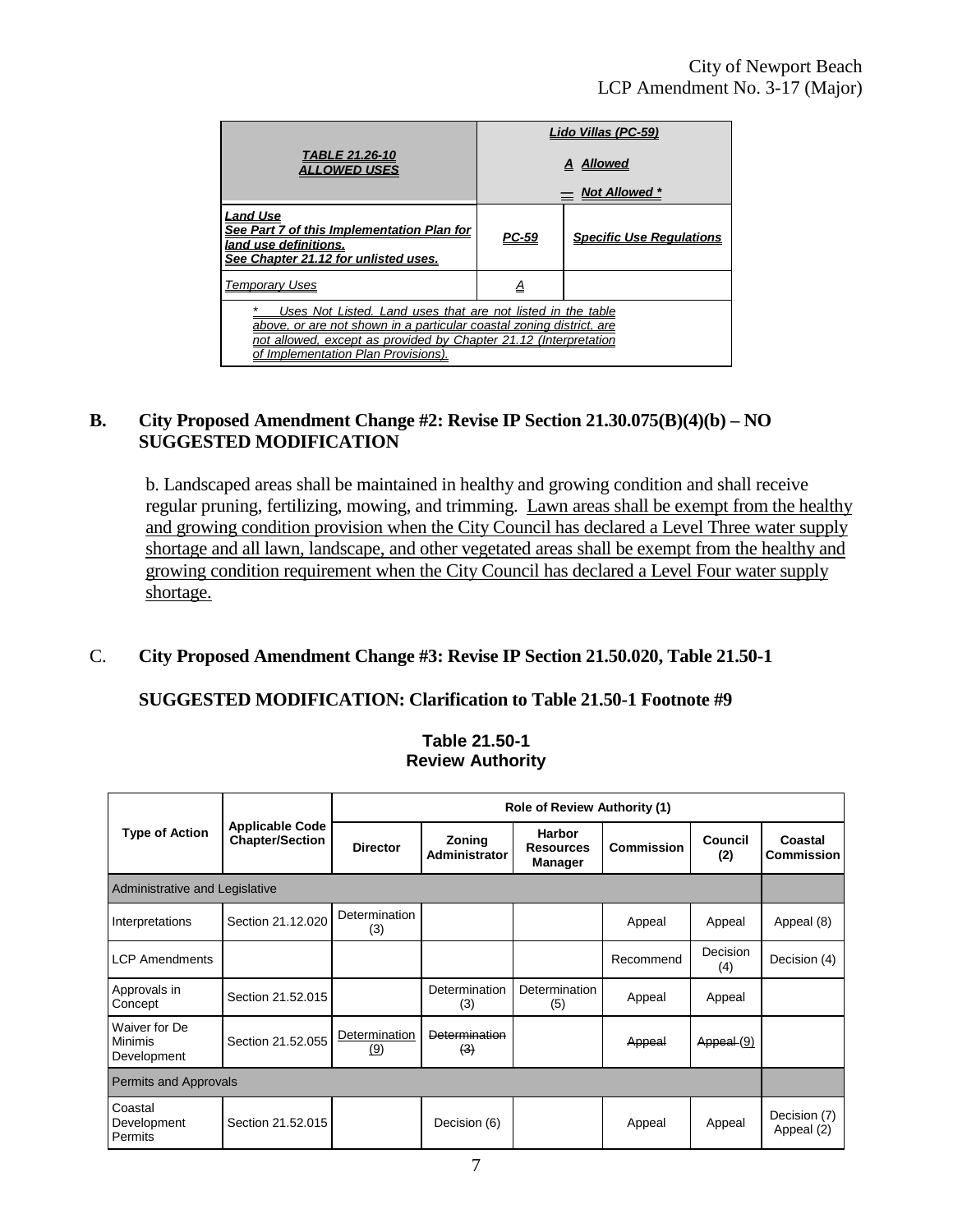| <b>Type of Action</b>                          |                                                                                                                                                                                                                                                                                                                                                                                                                                               | <b>Applicable Code</b><br><b>Chapter/Section</b>                                                                                                                                                                                                                                                                                                                                                                | <b>Role of Review Authority (1)</b> |                                |                                                     |            |                |                              |
|------------------------------------------------|-----------------------------------------------------------------------------------------------------------------------------------------------------------------------------------------------------------------------------------------------------------------------------------------------------------------------------------------------------------------------------------------------------------------------------------------------|-----------------------------------------------------------------------------------------------------------------------------------------------------------------------------------------------------------------------------------------------------------------------------------------------------------------------------------------------------------------------------------------------------------------|-------------------------------------|--------------------------------|-----------------------------------------------------|------------|----------------|------------------------------|
|                                                |                                                                                                                                                                                                                                                                                                                                                                                                                                               |                                                                                                                                                                                                                                                                                                                                                                                                                 | <b>Director</b>                     | Zoning<br><b>Administrator</b> | <b>Harbor</b><br><b>Resources</b><br><b>Manager</b> | Commission | Council<br>(2) | Coastal<br><b>Commission</b> |
| Emergency<br>Coastal<br>Development<br>Permits |                                                                                                                                                                                                                                                                                                                                                                                                                                               | Section 21.52.025                                                                                                                                                                                                                                                                                                                                                                                               | Decision (3)                        |                                |                                                     | Appeal     | Appeal         |                              |
| Notes:                                         |                                                                                                                                                                                                                                                                                                                                                                                                                                               |                                                                                                                                                                                                                                                                                                                                                                                                                 |                                     |                                |                                                     |            |                |                              |
| (1)                                            |                                                                                                                                                                                                                                                                                                                                                                                                                                               | "Recommend" means that the Commission makes a recommendation to the Council; "Determination" and "Decision"<br>mean that the review authority makes the final determination or decision on the matter; "Appeal" means that the review<br>authority may consider and decide upon appeals to the decision of a previous decision-making body, in compliance<br>with Chapter 21.64 (Appeals and Calls for Review). |                                     |                                |                                                     |            |                |                              |
| (2)                                            | The Council is the final review authority for all applications in the City. A decision by the City on a Coastal<br>Development Permit application within the appeal areas depicted on the Permit and Appeal Jurisdiction Map or a<br>project that constitutes a major public works project or energy facility may be appealed to the Coastal Commission in<br>compliance with Chapter 21.64 (Appeals and Calls for Review).                   |                                                                                                                                                                                                                                                                                                                                                                                                                 |                                     |                                |                                                     |            |                |                              |
| (3)                                            | The Director or Zoning Administrator may defer action and refer the request to the Commission for consideration and<br>final action.                                                                                                                                                                                                                                                                                                          |                                                                                                                                                                                                                                                                                                                                                                                                                 |                                     |                                |                                                     |            |                |                              |
| (4)                                            | The California Coastal Commission is the final decision making authority on amendments to the Local Coastal<br>Program. See Chapter 21.66 (Amendments).                                                                                                                                                                                                                                                                                       |                                                                                                                                                                                                                                                                                                                                                                                                                 |                                     |                                |                                                     |            |                |                              |
| (5)                                            | For development located on tidelands or submerged lands that did not involve a discretionary action authorized by this<br>Implementation Plan where the authority is specifically assigned to the Council, Commission, Director, or Zoning<br>Administrator                                                                                                                                                                                   |                                                                                                                                                                                                                                                                                                                                                                                                                 |                                     |                                |                                                     |            |                |                              |
| (6)                                            | If the project also requires another discretionary approval (e.g., conditional use permit, variance, etc.), then the<br>applicable review authority shall be the authority for the other discretionary approval.                                                                                                                                                                                                                              |                                                                                                                                                                                                                                                                                                                                                                                                                 |                                     |                                |                                                     |            |                |                              |
| (7)                                            | All development on tidelands, submerged lands, and public trust lands as described in California Public Resources<br>Code Section 30519(b) and in deferred certification areas designated by the Local Coastal Program shall require a<br>permit issued by the Coastal Commission in accordance with procedures specified by the Coastal Commission, in<br>addition to other permits or approvals required by the City.                       |                                                                                                                                                                                                                                                                                                                                                                                                                 |                                     |                                |                                                     |            |                |                              |
| (8)                                            | Appeal procedure for interpretations shall only apply to interpretations made by the Director on the determination of<br>whether a development is categorically excluded, exempt, non-appealable or appealable to the Coastal Commission<br>according to the dispute resolution process in compliance with Section 21.50.050(B).                                                                                                              |                                                                                                                                                                                                                                                                                                                                                                                                                 |                                     |                                |                                                     |            |                |                              |
| (9)                                            | A waiver shall not take effect until after the Director makes his/her report to the City Council. If <b>one-third two</b><br>members of the City Council (two members) so request, such issuance shall not be effective and, instead, the<br>application for a coastal development permit shall be processed in accordance with the coastal development permit<br>provisions of Chapter 21.52 (Coastal Development Permit Review Procedures). |                                                                                                                                                                                                                                                                                                                                                                                                                 |                                     |                                |                                                     |            |                |                              |

### **D. City Proposed Amendment Change #4: Revise IP Section 21.52.015(H)**

### **SUGGESTED MODIFICATION: Correct citation.**

H. **Notice of Final Action.** Within  $\overline{five(5)}$  seven calendar days of the date of the City's final local action on an exemption or coastal development permit application and meeting the requirements of Title 14 California Code of Regulations section 13570, a notice of its final action shall be sent, by first class mail, to the applicant, the Coastal Commission, and any persons who specifically request such notice by submitting a self-addressed, stamped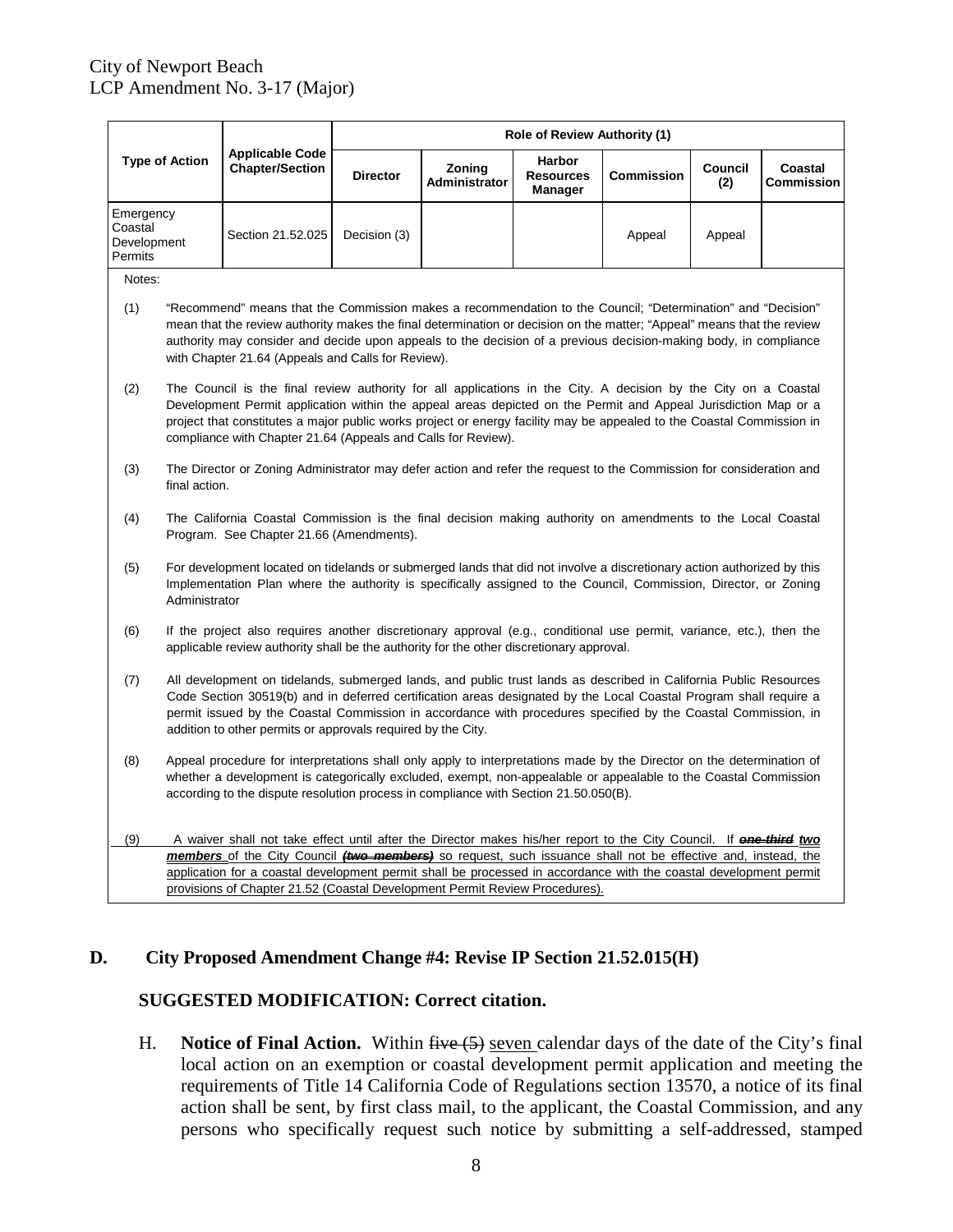envelope to the City. Such notice shall be accompanied by a copy of the exemption, denial*,*  or *coastal development permit approval with* conditions of approval and written findings and the procedures for appeal of the action to the Coastal Commission.

### **E. City Proposed Amendment Change #5: Revise IP Section 21.52.035(C)(4)(c)(3)**

### **SUGGESTED MODIFICATION: Correct Citations**

- 4. **Repair and Maintenance.** Repair or maintenance activities, with the exception of the following activities that involve a risk of substantial adverse environmental impacts:
	- a. Any method of repair or maintenance of a seawall revetment, bluff retaining wall, breakwater, groin, culvert, outfall, or similar shoreline work that involves:
		- (1) Repair or maintenance involving substantial alteration of the foundation of the protective work including pilings and other surface or subsurface structures; or
		- (2) The placement, whether temporary or permanent, of rip rap, or artificial berms of sand, or any other form of solid material, on a beach or in coastal waters, streams, wetlands, estuaries, or on shoreline protective works; or
		- (3) The replacement of 20 percent or more of the materials of an existing structure with materials of a different kind; or
		- (4) The presence, whether temporary or permanent, of mechanized construction equipment or construction materials on any sand area or bluff or within 20 feet of coastal waters or streams.
	- b. Any method of routine maintenance dredging that involves:
		- (1) The dredging of 100,000 cubic yards or more within a 12 month period; or
		- (2) The placement of dredged spoils of any quantity within an environmentally sensitive habitat area, or any sand area, or within 50 feet of the edge of a coastal bluff or environmentally sensitive habitat area, or within 20 feet of coastal waters or streams; or
		- (3) The removal, sale, or disposal of dredge spoils of any quantity that would be suitable for beach nourishment in an area the Coastal Commission has declared by resolution to have a critically short sand supply that must be maintained for protection of structures, coastal access or public recreational use.
	- c. Any repair or maintenance to facilities or structures or work located in an environmentally sensitive habitat area, any sand area, within 50 feet of the edge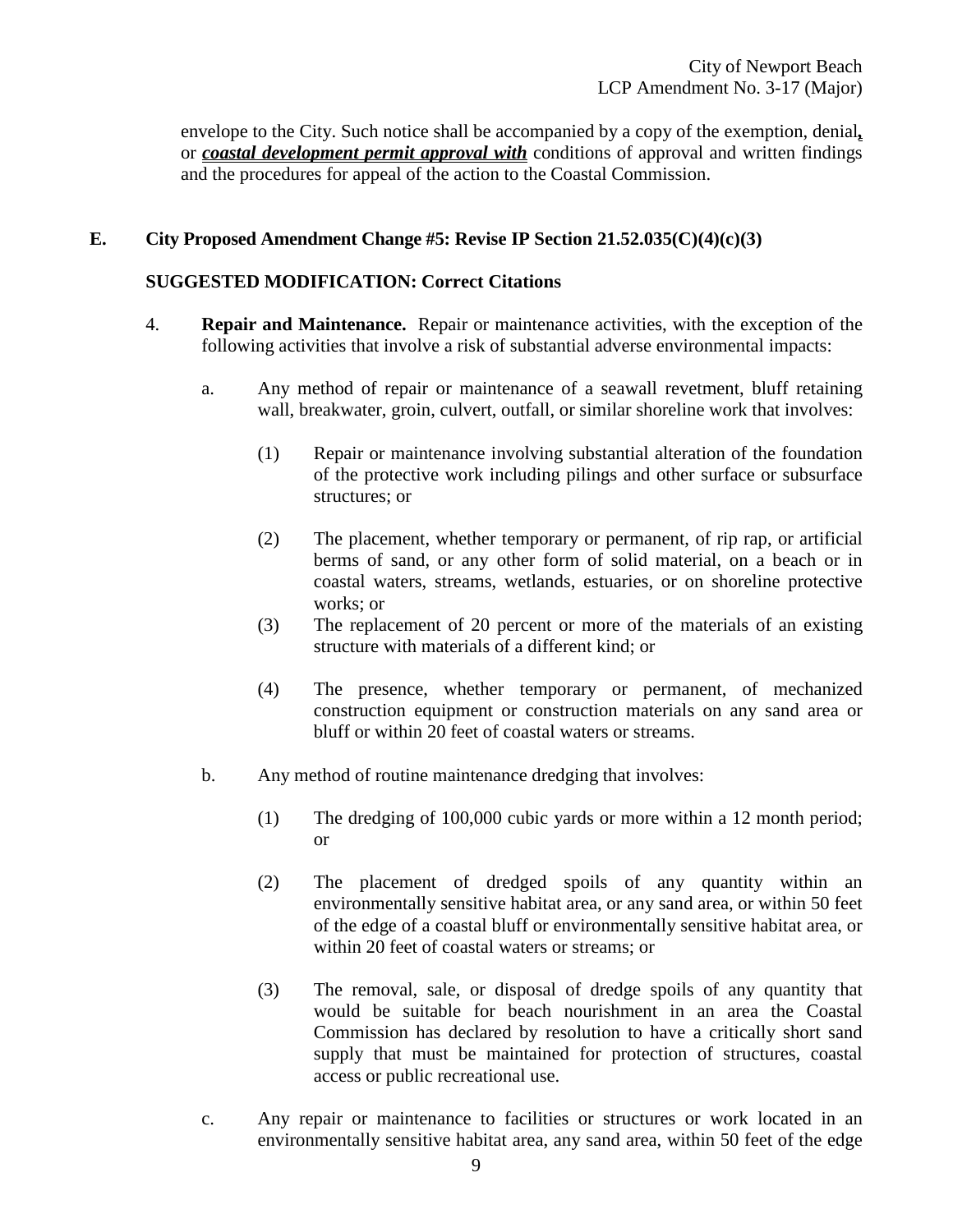of a coastal bluff or environmentally sensitive habitat area; or within 20 feet of any coastal waters and streams that include:

- (1) The placement or removal, whether temporary or permanent, of rip rap, rocks, sand or other beach materials or any other forms of solid materials;
- (2) The presence, whether temporary or permanent, of mechanized equipment or construction materials, except that the use of such equipment solely for routine beach cleaning and park maintenance shall not require a coastal development permit;
- (3) All repair and maintenance activities governed by subsection (*DC*) (4) shall be subject to the permit regulations promulgated pursuant to the Coastal Act, including but not limited to the regulations governing administrative and emergency permits. The provisions of subsection (*DC*)(4) shall not be applicable to those activities specifically in the document entitled Repair, Maintenance and Utility Hookups, adopted by the Commission on September 5, 1978 unless a proposed activity will have a risk of substantial adverse impact on public access, environmentally sensitive habitat area, wetlands, or public views to the ocean.
- (3)d. Unless destroyed by disaster, the replacement of 50 percent or more of a singlefamily residence, seawall, revetment, bluff retaining wall, breakwater, groin or any other structure is not repair and maintenance under California Public Resources Code Section 30610(d) but instead constitutes a replacement structure requiring a coastal development permit.

In any particular case, even though an improvement falls into one of the classes set forth in subsection  $(C)(4)$  above, the Director may, upon finding that the impact of the development on coastal resources or coastal access to be insignificant, waive the requirement of a permit pursuant to Section 21.52.055 (Waiver for De Minimis Development).

#### **F. City Proposed Amendment Change #6: Revise IP Section 21.52.055 – NO SUGGESTED MODIFICATION**

F. Report to the City Council. The Director shall report to the City Council at its next available public hearing those projects for which waivers are proposed, with sufficient description to give notice of the proposed development to the City Council. A list of waivers issued by the Director shall be available for public inspection at the public counter of the Community Development Department and at the City Council meeting during which any waivers are reported. A waiver shall not take effect until after the Director makes his/her report to the City Council. If one-third two members of the City Council (two members) so request, such issuance shall not be effective and, instead, the application for a coastal development permit shall be processed in accordance with the coastal development permit provisions of this chapter.

### **G. City Proposed Amendment Change #7: New IP Section 21.62.050**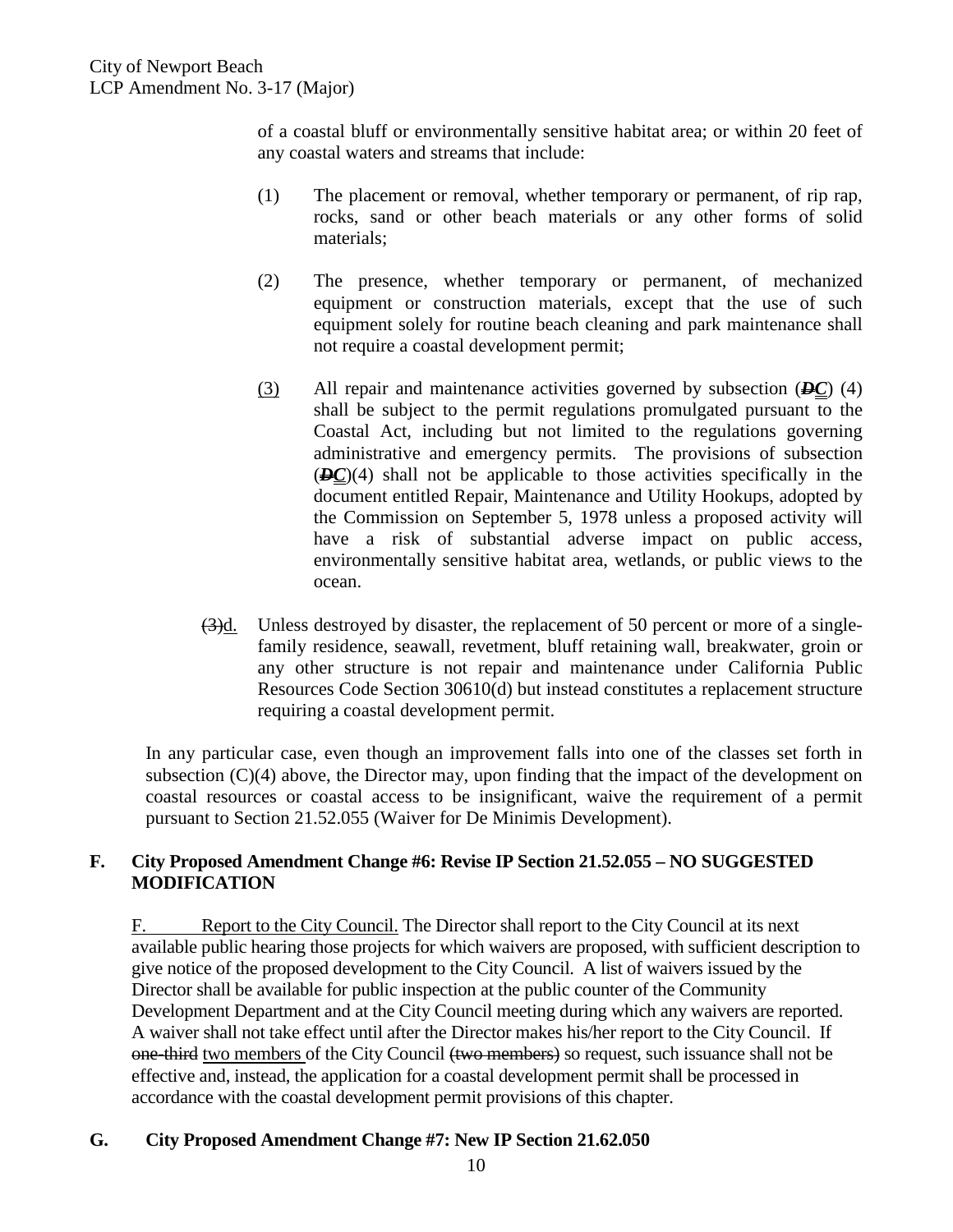### **SUGGESTED MODIFICATION: Delete text repetition.**

Section 21.62.040 Public Hearing Waiver for Minor Development

- A. Purpose. The purpose of this section is to provide a process, in accordance with Section 30624.9 of the Coastal Act, through which the public hearing requirement may be waived for certain minor developments that require coastal development permits.
- B. Minor Development Defined. For purposes of this section, "minor development" means a development that the Director determines satisfies all of the following requirements:
	- 1. Is consistent with the certified Local Coastal Program;
	- 2. Requires no discretionary approvals other than a coastal development permit; and
	- 3. Has no adverse effect either individually or cumulatively on coastal resources or public access to the shoreline or along the coast.
- C. Procedure. The Director may waive the requirement for a public hearing on a Coastal Development Permit application for a minor development, if all of the following occur:
	- 1. Notice is mailed or delivered to all persons and agencies required to be notified under Section 21.62.020(B)(2). The notice shall contain *and shall contain* all of the information required in Section 21.62.020(A). In addition, the notice of waiver of public hearing for the pending application shall contain all the following:
		- a. A statement that a public hearing will be held upon the *written* request of any person provided that such *written* request is received by the Department within fifteen (15) working days from the date of sending the notice; and
		- b. For proposed development within the appealable area, a statement that failure by a person to submit a *written* request for a public hearing may result in the loss of that person's ability to appeal to the Coastal Commission any action taken by the City on a coastal development permit application in this matter.
	- 2. No request for public hearing is received by the Department within fifteen (15) working days from the date of sending the notice pursuant to subsection (1) of this section.
	- 3. *Requests for hearing must be made in writing to the Department.* Upon receipt of a request for a hearing, the Department shall schedule the matter for a public hearing and issue notice of such hearing consistent with the provisions of this Chapter.

## **H. City Proposed Amendment Change #8: Revise IP Section 21.64.020(A) – NO SUGGESTED MODIFICATION**

**21.64.20 – Appeals or Calls for Review**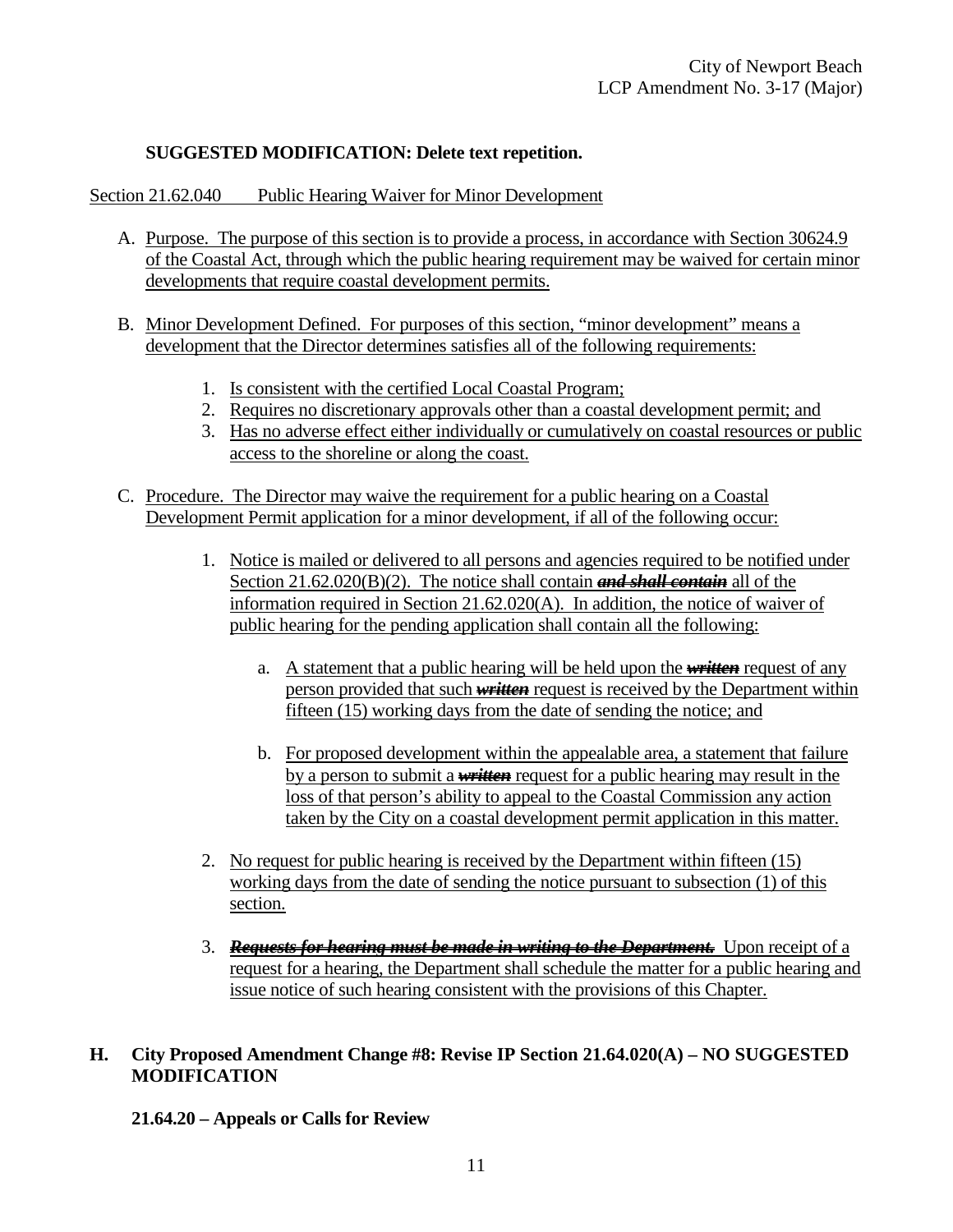A. **Director.** Interpretations of the Director may be appealed or called for review to the Planning Commission with the exception of waivers for de minimis development, which are reported to the City Council pursuant to Section 21.52.055(E).

## **I. Proposed Amendment Change #9: Revise IP Section 21.64.035(C)(2)**

### **SUGGESTED MODIFICATION: Grammar and Citation corrections**

C. **Exhaustion of City Appeals Required.** An applicant or other aggrieved person may appeal a City decision on a Coastal Development Permit application to the Coastal Commission only after exhausting all appeals to the Planning Commission and Council in compliance with this Chapter. Exhaustion of all local appeals shall not apply to any circumstance identified in Code of Regulations Section 13573, including, but not limited to, the following circumstances:

- 1. An appellant was denied the right of the initial local appeal under this Chapter because City notice and hearing procedures did not comply with Title 14, Division 5.5, Chapter 8, Subchapter 2, Article 17 of the California Code of Regulations; or
- <span id="page-11-0"></span>2. An appeal of a City decision was filed by two  $\left(2\right)$  members of the Coastal Commission in compliance with Public Resources Code Section 30625. Notice of a Coastal Commissioners' appeal shall be transmitted to the City in compliance with Title 14 California Code of Regulations Section 13111(d). The City Director may transmit the Commissioner*s'* appeal to the local appellate body (which considers appeals from the local body that rendered the final decisions subject to the Commissioner appeal), and the Commissioner*s' appeal* may be suspended pending a decision on the merits by that local appellate body. If the final action by an appellate body modifies or reverses the previous decision, the Coastal Commissioners shall be required to file a new appeal from that decision.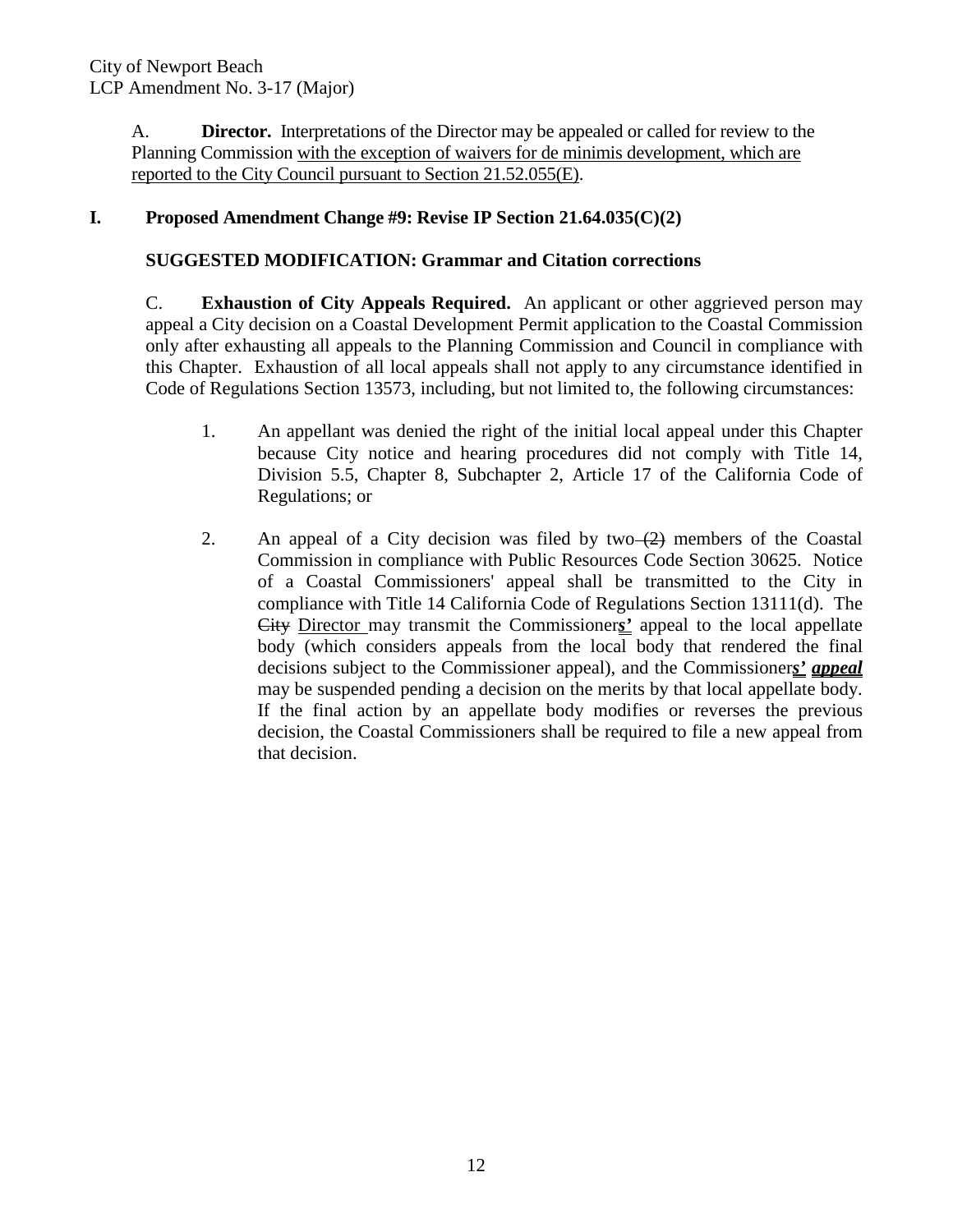# **IV. FINDINGS AND DECLARATIONS**

# <span id="page-12-0"></span>**A. DESCRIPTION OF THE IP AMENDMENT REQUEST**

The City of Newport Beach IP was just recently certified on January 13, 2017. The subject Amendment Request No. 3-17 is basically an "IP Clean-Up" major amendment with nine proposed changes to the IP, seven of which are "clean-up" revisions to seven different IP sections and the addition of two new IP sections described in the table below:

<span id="page-12-1"></span>

| <b>Newport Beach</b>           |                                                                                                                                                                                                                                                                                               |                                                                                                                                                                                                                                                                                                                                                                                                                                                                       |  |  |  |
|--------------------------------|-----------------------------------------------------------------------------------------------------------------------------------------------------------------------------------------------------------------------------------------------------------------------------------------------|-----------------------------------------------------------------------------------------------------------------------------------------------------------------------------------------------------------------------------------------------------------------------------------------------------------------------------------------------------------------------------------------------------------------------------------------------------------------------|--|--|--|
| <b>LCP Clean-up Amendments</b> |                                                                                                                                                                                                                                                                                               |                                                                                                                                                                                                                                                                                                                                                                                                                                                                       |  |  |  |
| No.                            | <b>IP</b> Section                                                                                                                                                                                                                                                                             | <b>Description</b>                                                                                                                                                                                                                                                                                                                                                                                                                                                    |  |  |  |
| #1                             | <b>New IP Section</b><br>21.26.055(V)                                                                                                                                                                                                                                                         | Add the Lido Villas Planned Community (PC) into the IP including<br>land use and property development regulations. This residential<br>community is already developed. The maximum number of dwelling<br>units permitted is the same as what was allowed under the previous<br>RM Land Use Designation and the height limit is 35-feet per the<br>approved CDP 5-14-0613 issued in 2014. The proposed amendment<br>does not result in any change in intensity of use. |  |  |  |
| #2                             | <b>Revise IP Section</b><br>21.30.075(B)(4)(b)                                                                                                                                                                                                                                                | Adds exceptions to landscape maintenance standards during water<br>supply shortages.                                                                                                                                                                                                                                                                                                                                                                                  |  |  |  |
| #3                             | Correction identifying the Community Development Director as the<br><b>Revise IP Section</b><br>review authority for CDP de minimis waivers and clarifies that the<br>21.50.020<br>de minimis waiver does not take effect until after it is reported to the<br>Table 21.50-1<br>City Council. |                                                                                                                                                                                                                                                                                                                                                                                                                                                                       |  |  |  |
| #4                             | Correction to the time limit for reporting the City's final action on a<br>Revise IP Section<br>CDP from five (5) days to seven (7) days to be consistent with<br>21.52.015(H)<br>California Code of Regulations Section 13571.                                                               |                                                                                                                                                                                                                                                                                                                                                                                                                                                                       |  |  |  |
| #5                             | <b>Revise IP Section</b><br>21.52.035(C)(4)(c)(3)                                                                                                                                                                                                                                             | Corrects a formatting error by re-numbering the IP Section<br>$21.52.035(C)(4)(c)(3)$ to IP Section 21.52.035(C)(4)(d).                                                                                                                                                                                                                                                                                                                                               |  |  |  |
| #6                             | <b>Revise IP Section</b><br>21.52.055                                                                                                                                                                                                                                                         | Corrects an ambiguity as to the number of City Council members<br>required to object to a coastal development permit waiver; and corrects<br>a formatting error by renumbering as subsection (F).                                                                                                                                                                                                                                                                     |  |  |  |
| #7                             | New IP Section 21.62.050                                                                                                                                                                                                                                                                      | Adds new allowance for the Community Development Director to<br>waive the public hearing requirement for coastal development<br>permits involving minor development pursuant to Coastal Act<br>Section 30624.9.                                                                                                                                                                                                                                                       |  |  |  |
| #8                             | <b>Revise IP Section</b><br>21.64.020(A)                                                                                                                                                                                                                                                      | Clarifies procedures relating to appeals and calls for review, per<br>Coastal Act Section 30625.                                                                                                                                                                                                                                                                                                                                                                      |  |  |  |
| #9                             | <b>Revise IP Section</b><br>21.64.035(C)(2)                                                                                                                                                                                                                                                   | Clarifies procedures for appeals to the Coastal Commission.                                                                                                                                                                                                                                                                                                                                                                                                           |  |  |  |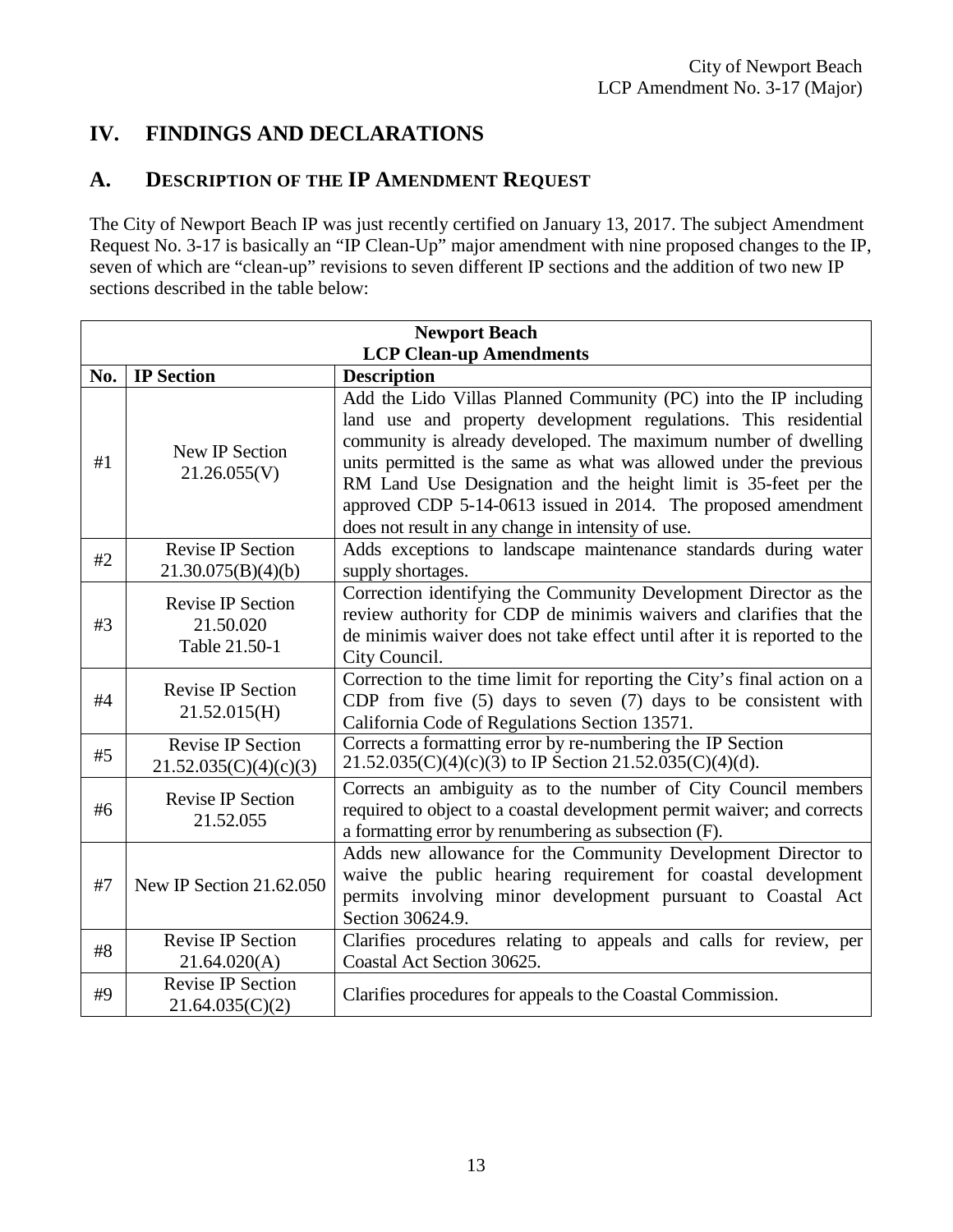# **B. DENY THE IP AMENDMENT REQUEST AS SUBMITTED**

The proposed IP amendment is for the most part, a "clean-up" amendment, making seven revisions to correct and or clarify ambiguities in the language of the document, and adding two new IP Sections. The proposed amendment would add Section 21.26.055(V) which would add the Lido Villas Planned Community (PC-59) and outline its land use and property development regulations to the IP, and add new IP Section 21.62.050 which would add a procedure allowing for the Community Development Director to waive the public hearing requirement for coastal development permits involving "minor development" pursuant to Coastal Act Section 30624.9.

The proposed IP amendments do not pertain to specific land use policies of the certified LUP, they mostly pertain to the actual implementation, (i.e, carrying out) of the land use policies of the certified LUP. Thus, the proposed IP amendments correct minor grammatical and scrivener errors, clarify the local permitting process for "minor development" per the Coastal Act regulations, and designate a new Planned Community in the IP. The proposed amendments do not change the uses or the priority of uses allowed in the various coastal zoning districts, or affect any regulation that directly addresses coastal resources or public access. However, some minor suggested modifications are necessary to ensure internal consistency within the IP document by fixing additional minor grammatical and scrivener errors, and correct citations to the Coastal Act or Coastal Commission Regulations. Therefore, the proposed IP amendment as submitted, is not consistent with, and/or does not adequately carry out, the provisions of the LUP, and must be denied pursuant to Section 30513 of the Coastal Act.

# <span id="page-13-0"></span>**C. CERTIFY THE IP AMENDMENT WITH SUGGESTED MODIFICATIONS**

In order to be certified by the Commission, the IP amendment must be consistent with, and adequately carry out, the provisions of the Land Use Plan. As the proposed six (6) suggested modifications address the aforementioned issues of serving to provide detail, clarity, and correct numerous reference and enumeration errors, the Commission finds that the City's Implementation Plan, conforms with and is adequate to carry out the requirements of the certified LUP, consistent with Section 30513 of the Coastal Act.

**Applicable LUP Policies – Proposed Addition of Lido Villas Planned Community (PC-59)**  The LUP generally requires new development in districts/corridors specifically identified in the LUP to adhere to specific policies for land use type and density/intensity in order to maintain their uniquely identifiable character.

*LUP Policy 2.1.3 Development in each district and corridor shall adhere to policies for land use type and density/intensity contained in Table 2.1.1-1, except as modified in Section 2.13 to 2.1.8.* 

*LUP Policy 2.2.1-1 Continue to allow redevelopment and infill development within and adjacent to the existing developed areas in the coastal zone subject to the density and intensity limits and resource protection policies of the Coastal Land Use Plan.* 

*LUP Policy 2.2.2-4 Implement building design and siting regulations to protect coastal resources and public access through height, setback, floor area, lot coverage, building bulk, and other property development standards of the Zoning Code intended to control building placement, height, and bulk.*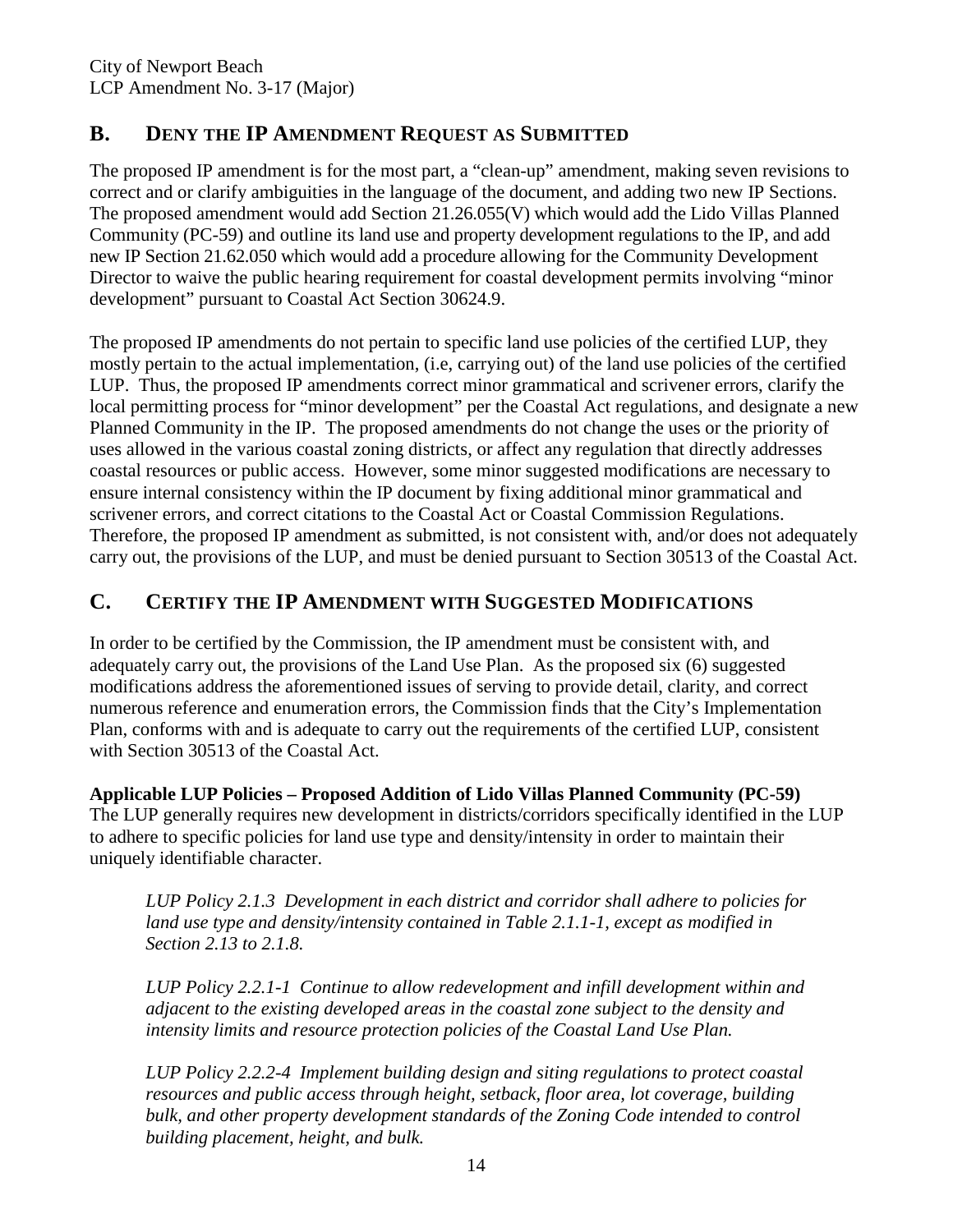The Lido Villas is a residential development located on a 1.2 acre parcel at 3303/3355 Via Lido in the City's Lido Village District on the Balboa Peninsula. The LUP describes the Lido Village District as primarily developed with commercial uses including grocery stores, restaurants, salons, home furnishings, apparel, and other specialty shops. It also includes Lido Marina Village, a pedestrianoriented waterfront development that includes visitor-serving commercial uses, specialty stores, and marine uses. In February 2014, the Commission approved a LUP amendment (LCP-5-NPB-13-0227- 1) changing the land use designation on a portion of the subject site from private institution (previous use was a church and parking lot) to Multiple-Unit Residential (RM-D). In 2014, when the Commission approved an LUP amendment changing the designation of the subject property to RM-D, while not a high priority use under the Coastal Act, the Commission made the finding that this change would not result in the reduction of visitor-serving commercial uses, coastal-dependent and coastal-related uses, and lower cost visitor and recreation facilities because the site was not previously zoned for such uses. The change to residential use was found to support nearby higher priority visitor-serving commercial uses, coastal-dependent and coastal-related uses, and lower cost visitor and recreation facilities. Furthermore, in 2012, the Commission had previously approved another LUP amendment changing the land use designations for 3363, 3369 and 3377 Via Lido and 3378 Via Oporto, adjacent to the subject property, from Multiple-Unit Residential (RM) to Mixed-Use Vertical (MU), thereby providing the opportunity for additional higher priority uses in an area where none had previously existed. Thus, overall, the Lido Marina Village area maintains a mix of residential and visitor-serving retail and commercial uses.

On October 9, 2014, the Commission then approved CPD 5-14-0613 for demolition of the 7,176 sq. ft. church structure and a 32,469 sq. ft. three-story commercial office building and construction of 23 townhouses incorporated into five buildings including, one duplex building, one four-plex building, one five-plex building, and two six-plex buildings, consisting of 2- and 3-bedroom units, 46 covered onsite parking spaces [two (2) private parking spaces in each townhouse garage], and 12 guest parking spaces; and 2,483 sq. ft. of open space with landscaping consisting of native or non-native drought tolerant non-invasive species. This development, now constructed, is the Lido Villas Planned Community.

The proposed IP amendment would add new IP Section 21.26.055(V) to incorporate Lido Villas as a Planned Community (PC), PC-59, in the IP and adding land use and property development regulations for the PC. The maximum number of dwelling units permitted is the same as what was allowed under the previous RM District and the height limit is 35-feet per the approved CDP; therefore, this amendment would not result in any change in intensity of use. In addition to the City's proposed new IP Section 21.26.055(V), a Suggested Modification is necessary also identify the allowed uses within PC-59. Therefore, a Suggested Modification is made to add Lido Villas (PC-59) to the end of Table 21.26, creating Table 21.26-10 outlining the allowable residential uses as multi-unit dwellings, home occupations, and short-term rentals plus other allowable uses such as minor utilities, wireless telecom facilities, accessory structures and uses, personal property sales, special events, and temporary uses. No other suggested modifications are required to incorporate PC-59 into the IP. The City's certified Coastal Zoning Map also identifies PCs in the coastal zone, PC-59 is currently identified in the Coastal Zoning map.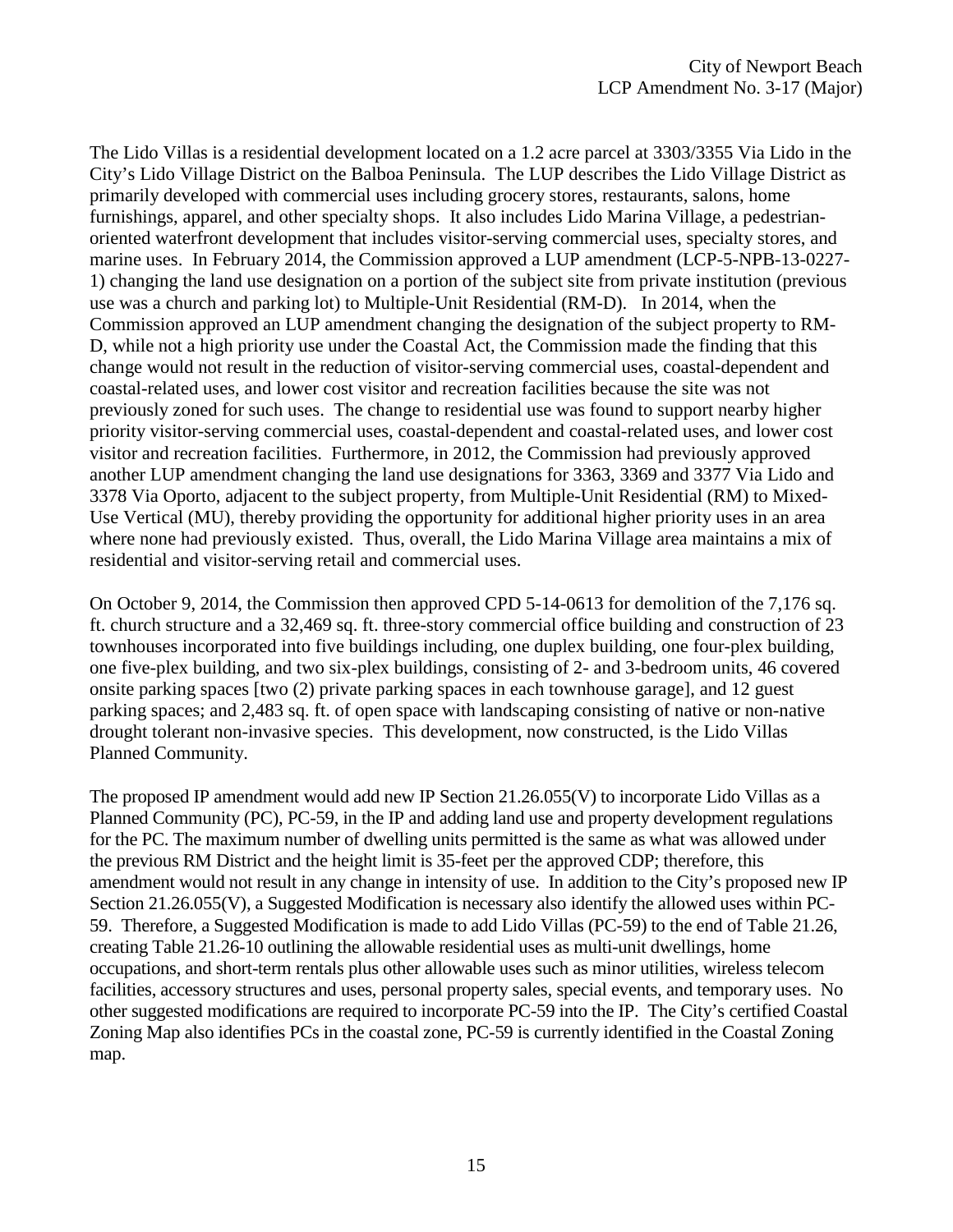### **Applicable LUP Policies – Proposed Addition of Public Hearing Waiver for Minor Development**

*LUP Policy 2.2.2-1 After certification of the LCP, require a coastal development permit for all development within the coastal zone, subject to exceptions provided for under the Coastal Act as specified in the LCP.* 

*LUP Policy 2.2.2-2 Incorporate coastal development permit procedures into the implementation plan to ensure that all public and private development in the coastal zone is consistent with the LCP.* 

The proposed amendment includes addition of a new IP section, Section 21.60.050, that provides a process, in accordance with Section 30624.9 of the Coastal Act allowing for the waiver of public hearing requirement for certain "minor developments" that require coastal development permits. The new section defines "minor development" per the definition provided in Coastal Act Section 30624.9 verbatim. For purposes of this section, "minor development" means a development that the Director determines satisfies all of the following requirements:

- 1. Is consistent with the certified Local Coastal Program;
- 2. Requires no discretionary approvals other than a coastal development permit; and
- 3. Has no adverse effect either individually or cumulatively on coastal resources or public access to the shoreline or along the coast.

The Community Development Director may waive the requirement for a public hearing on a Coastal Development Permit application for a minor development, if notice is mailed or delivered to all persons and agencies required to be notified under IP Section 21.62.020(B)(2).

In addition to the required mailed public notice within the project vicinity and to known interested parties, the City also maintains an online case log on its public website listing all planning activities including all CDP applications on file. The online case log provides a project description, type of approval sought (coastal development permit, variance, etc.). Furthermore, the City also publishes a weekly Planning Division Action Report, which lists all actions by the City's Zoning Administrator and Planning Division staff undertaken without a public hearing. These administrative approvals (e.g., tentative parcel maps, lot line adjustments, lot mergers) are appealable to the City's Community Development Director.

As proposed by the City, the new IP section language requires the City notice of pending action a CDP for "Minor Development" contain a statement that a public hearing will be held upon the *written* request of any person provided that such *written* request is received by the Department within fifteen (15) working days from the date of sending the notice. Coastal Act Section 30624.9 on which this new regulation is based, does not specifically state that the notice has to be in writing. It states only that the local government may waive the requirement for a public hearing on a CDP application for minor development only if "No request for public hearing is received by the local government within 15 working days from the date of sending the notice pursuant to paragraph (1)." As proposed, there is an argument that the City's language is stricter than the statute and would limit public participation. To avoid this possibility, a suggested modification is made to strike out the word *written* from the proposed new regulation language.

The remaining suggested modifications address minor typographical errors.